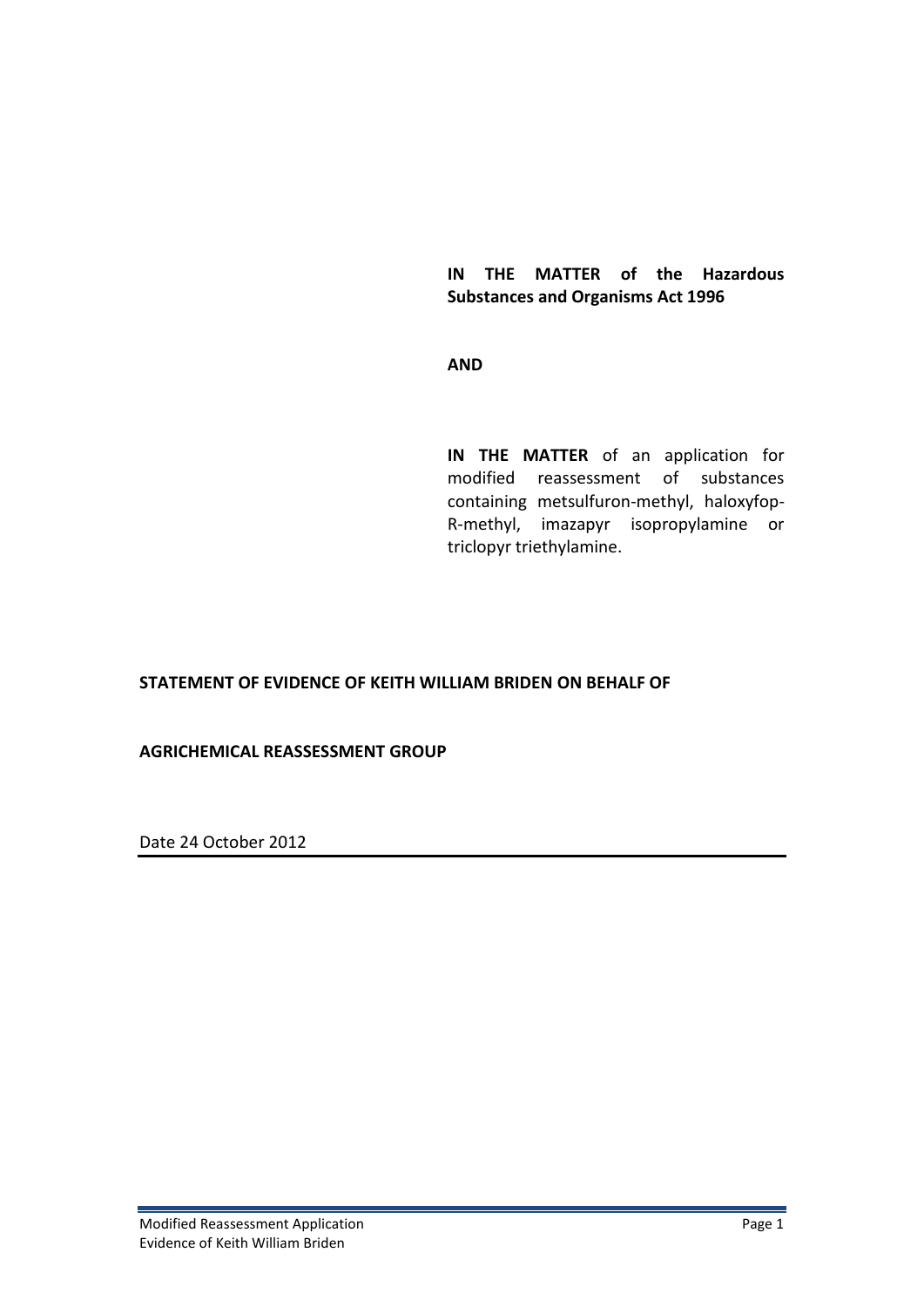## **INTRODUCTION**

- 1) My name is Keith William Briden. I am a Senior Technical Advisor at The Department of Conservation's National Office based in Christchurch. I have been the Department's key contact for invasive environmental weeds for 14 years.
- 2) I hold the following qualifications relevant to this application:
	- A Bachelor of Forestry Science (Canterbury).
- 3) I am a full member of the New Zealand Biosecurity Institute, New Zealand Plant Protection Society, and New Zealand Ecological Society.
- 4) I have been providing a wide range of weed advice at a national level for 14 years. This has included funding applications and funding allocations for aquatic ecosystems, establishing a quality management system for weed control, development of weeds training material, and the development of community involvement in weed work through the Weedbusters education and awareness programme.
- 5) I am therefore familiar with the management approaches for aquatic pest plants within a New Zealand context, as well as the methodology and techniques proposed in this application and their context under the HSNO.
- 6) My involvement in the modified reassessment application commenced in September 2012 when I was asked to prepare evidence for the Department of Conservation as a member of the applicant group.

## **SCOPE OF EVIDENCE**

- 7) This evidence, along with the evidence presented from Mrs Herrera, Mr Simmons, Mr McKenzie and Mr Champion, will address the principal matters to be resolved by this hearing which are detailed in the opening statement of Mr McKenzie.
- 8) This statement of evidence will focus on following matters pertinent to a decision on this application:
	- The strategic need for the modifications from DOC's perspective, including a summary of DOC statutory responsibilities for pest plant control.
	- The relevance of pest plant control to New Zealand's international agreements.
	- The impacts of aquatic weeds and the benefits of their control.
	- The programmes undertaken by DOC to manage aquatic pest plants.
	- The effectiveness of alternative methods in controlling aquatic pest plants.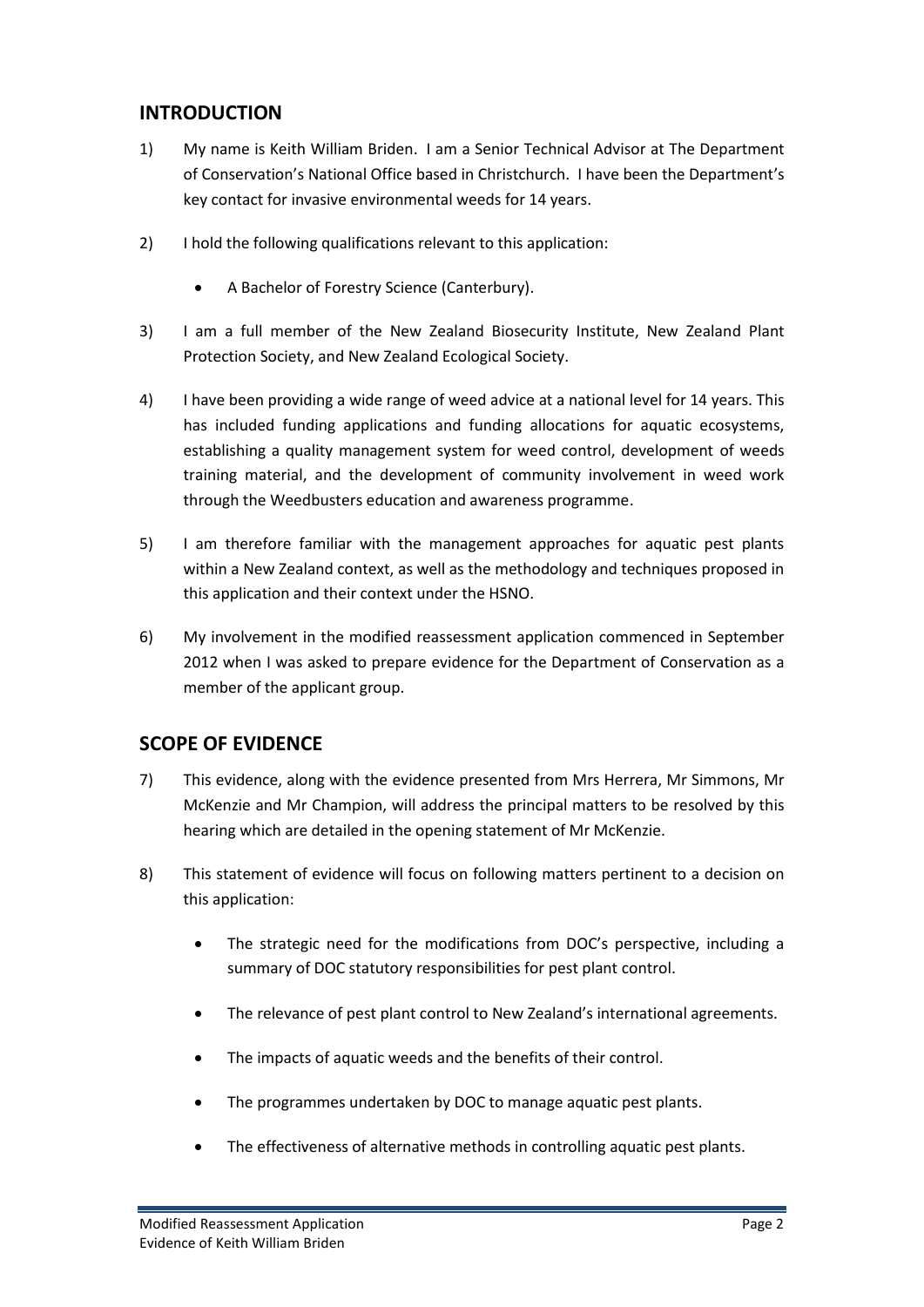## **DEPARTMENT OF CONSERVATION'S STATUTORY RESPONSIBILITIES**

- 9) The Department of Conservation (DOC) is the leading central government agency responsible for the conservation of New Zealand's natural and historic heritage. It was established by the Conservation Act 1987, and is charged with promoting conservation of the natural and historic heritage of New Zealand on behalf of, and for the benefit of, present and future generations.
- 10) Its legislative mandate is the Conservation Act 1987, other key statutes include the National Parks Act 1980 and Reserves Act 1977. It is also required to meet requirements for weed control under the Biosecurity Act 1993.
- 11) DOC manages around 8.5 million hectares of land which is almost 1/3 of New Zealand's land area. DOC manages areas of land, water, and sea. The land managed by DOC on behalf of New Zealanders includes a wide range of freshwater wetlands, lakes, rivers and streams.
- 12) DOC's aims in natural heritage include contributing to the Government's freshwater priority that *"New Zealand's fresh water is well governed and sustainably managed to realise the maximum benefit possible for present and future environmental, cultural, social and economic values."* This draws on DOC's legislative mandate under Part II of the Conservation Act 1987 to *'preserve so far as practicable all indigenous freshwater fisheries and protect recreational freshwater fisheries and freshwater fish habitats'.* In keeping with this mandate, DOC works to retain and improve the environmental values associated with fresh water, and to deliver the ecosystem services provided by freshwater ecosystems. The latter includes regulating water quality and quantity, flood control, and delivering recreational and cultural values. The protection of waterways includes the management of invasive and introduced aquatic pest plants.
- 13) The Department's key functions as set out in the Conservation Act are:
	- to manage land and other natural and historic resources;
	- to preserve as far as practicable all indigenous freshwater fisheries, protect recreational fisheries and freshwater habitats;
	- to advocate conservation of natural and historic resources;
	- to promote the benefits of conservation (including Antarctica and internationally);
	- to provide conservation information; and
	- to foster recreation and allow tourism, to the extent that use is not inconsistent with the conservation of any natural or historic resource.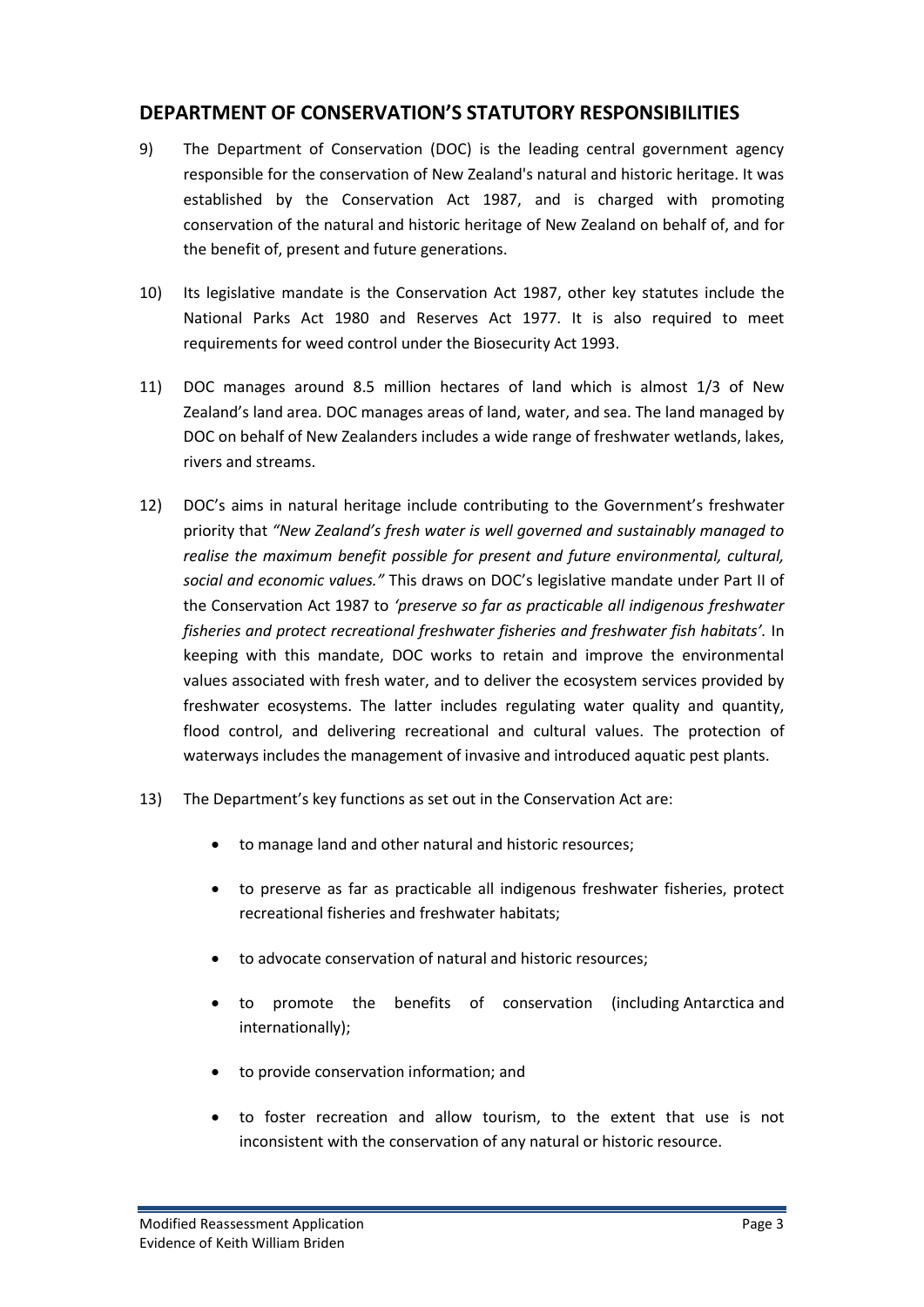- 14) The Department has a particular responsibility under section 4 of the Conservation Act so to interpret and administer the Act as to give effect to the principles of the Treaty of Waitangi. This involves building and supporting effective conservation partnerships with tangata whenua at the local level.
- 15) The Department also contributes to the conservation and sustainable management of natural and historic heritage in areas for which it is not directly responsible. It does this through its roles under other statutes including the Resource Management Act 1991, the Fisheries Acts 1983 and 1996, the Biosecurity Act 1993.
- 16) The Department's key functions as set out in the National Parks Act are The New Zealand national parks system aims to preserve in perpetuity for their intrinsic worth and for the benefit use and enjoyment of the public those parts of the country that "contain scenery of such distinctive quality, ecological systems, or natural features so beautiful, unique, or scientifically important that their preservation is in the national interest".
- 17) In recognition of the value to New Zealanders of national parks, the National Parks Act affords these areas greater protection than the other Acts. National park status can only be revoked by an Act of Parliament.
- 18) Within national parks the Act requires a balance to be struck between the dual requirements of "preservation in perpetuity" and "public access and enjoyment". However, greater emphasis is given by the Act to preservation aspects. Protected areas can be established that allow partial or complete exclusion of the public from sensitive areas.
- 19) Part I deals with the principles to be applied in national parks. These include: preservation in their natural state; preservation of native plants and animals and removal of introduced ones, as far as possible. This includes the removal of introduced aquatic weeds in wetlands, rivers, and estuaries.
- 20) The Department's three key functions as set out in the Reserves Act are:
	- To provide for the preservation and management, for the benefit and enjoyment of the public, areas possessing some special feature or values such as recreational use, wildlife, landscape amenity or scenic value. For example, the reserve may have value for recreation, education, as wildlife habitat or as an interesting landscape;
	- To ensure, as far as practicable, the preservation of representative natural ecosystems or landscapes and the survival of indigenous species of flora and fauna, both rare and commonplace;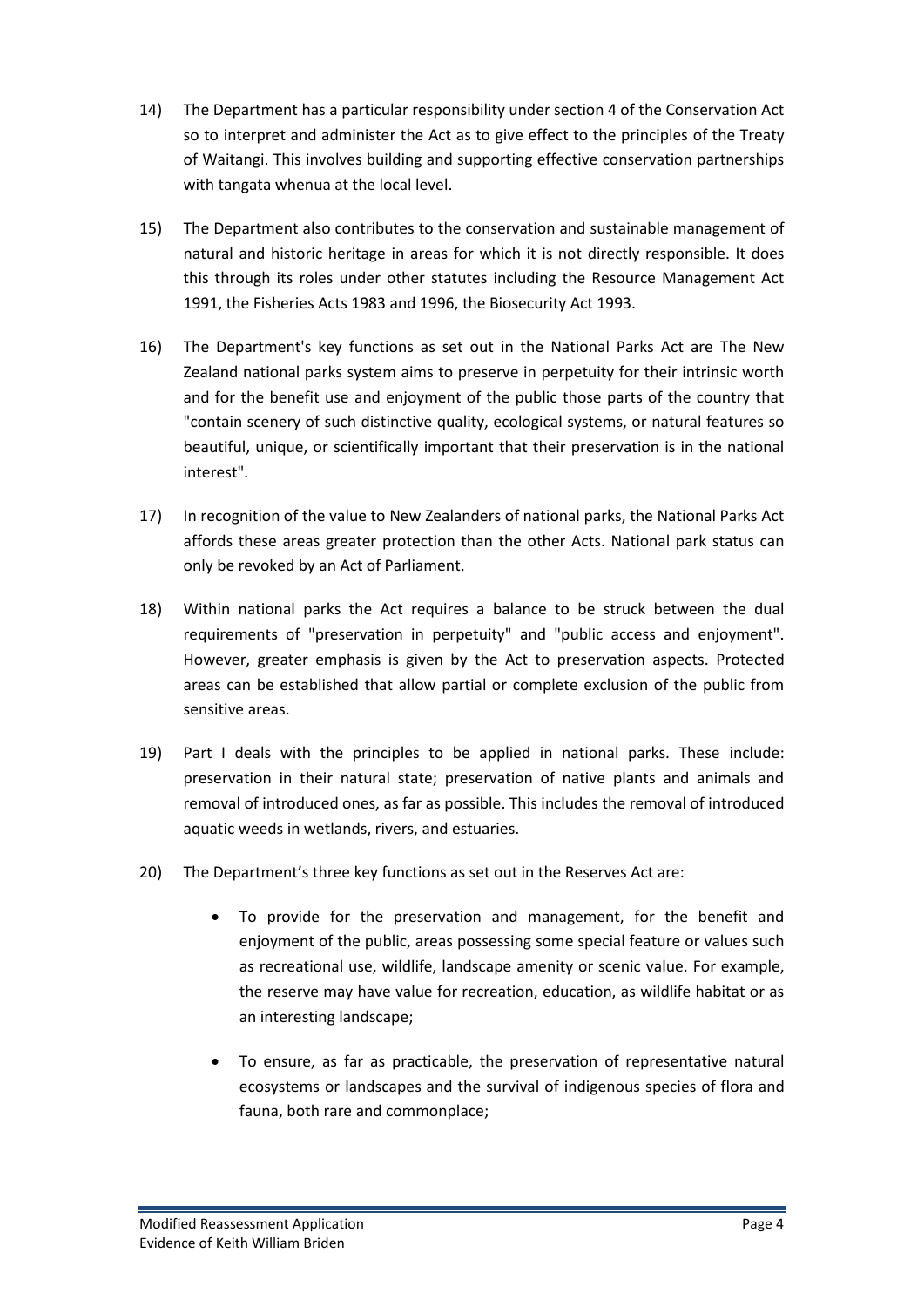To ensure, as far as practicable, the preservation of access for the public to the coastline, islands, lakeshore and riverbanks and to encourage the protection and preservation of the natural character of these areas.

### **RESPONSIBILITIES AND POLICY**

- 21) DOC's mandate and context is also set by a statutory planning framework that supports the legislation; the Conservation General Policy, the General Policy for National Parks, and the strategies and plans that flow from these policies. A series of Conservation Management Strategies (CMSs) identify the places that DOC manages on behalf of New Zealanders, and establish 'outcomes at places' and high-level objectives that provide guidance for the management of public conservation lands and waters.
- 22) DOC delivers a number of ongoing freshwater core programmes, including:
	- Threat assessments and recovery actions for threatened species.
	- Supporting the Government's international obligations under the Convention on Wetlands of International Importance, especially waterfowl habitat (the Ramsar Convention).
	- Managing the whitebait fishery and enhancing streamside whitebait habitat.
	- Enforcing regulations on barriers to fish passage.
	- Continuing to coordinate the national wetland restoration programme known as Arawai Kākāriki ('Green Waterway'), centred on three of New Zealand's most significant wetland/ freshwater sites—Whangamarino (Waikato), Ō Tū Wharekai (mid-Canterbury) and Awarua Wetlands (Southland).
- 23) The Department of Conservation's Annual Report for the year ended 30 June 2011 shows that 475,439 hectares of land received treatment for weeds using a site-led approach. The total area receiving weed control over a number of years is called "land under sustained weed control" and is reported to be 1,748,522 hectares.
- 24) 114 weed control work plans were completed using a weed-led approach. A weed-led approach is used when a weed is new to New Zealand or a geographical area is at an early stage of invasion. Objectives of a weed–led project are usually eradication or containment.
- 25) DOC's total weed expenditure the year ended 30 June 2011 was \$19,086,000.
- 26) The Department does not track how much of this work is carried out in aquatic, estuarine, and riparian ecosystems. While some work is directly related to a freshwater or estuary site other ecosystem work often has a freshwater component.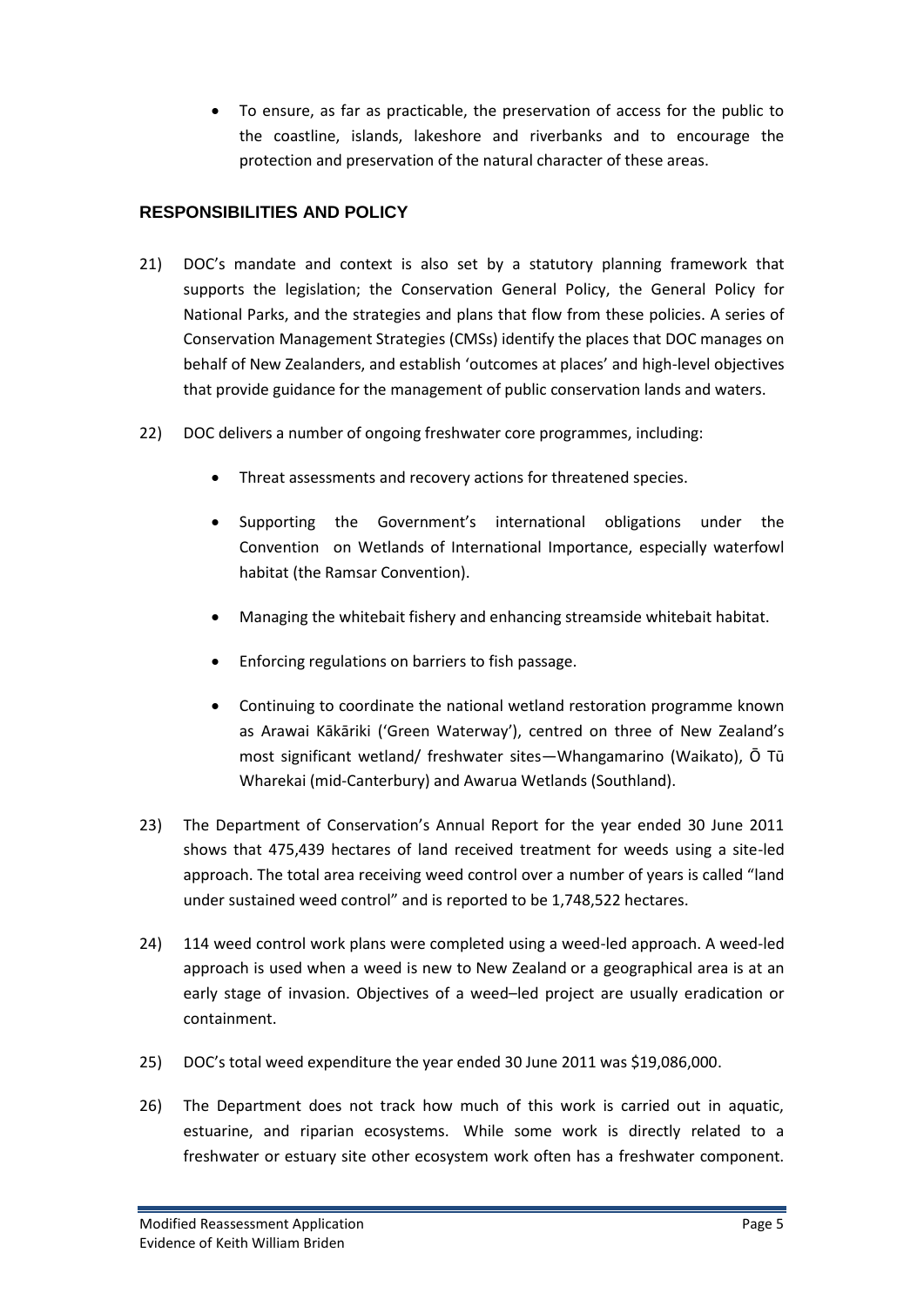For example the mountain land contorta ( *Pinus contorta* ) control work in the Kaweka range also protects several bogs from wilding conifer infestation. Marram work at Mason Bay sand-dune ecosystems also protects lakes at the back of the dune systems.

- 27) 21 of the 114 weed-led projects are directly related to aquatic, estuarine or riparian weed species. 21% of weed sites funded via DOC biodiversity strategy funding was directly related to weed work related to aquatic, wetland, estuarine, or, riparian sites.
- 28) Overall therefore, aquatic pest plant control is significance part of DOCs core functions in protecting and enhancing the Conservation Estate.

### **RELEVANCE OF INTERNATIONAL AGREEMENTS**

- 29) New Zealand has an international responsibility to meet commitments of the Convention on Biological Diversity. This was ratified by New Zealand in 1993. Ratification required the New Zealand government to prepare a national strategy to set national goals to conserve and sustainably use biodiversity. After public consultation the New Zealand Biodiversity Strategy was published in February 2000. One of the ten strategic priorities adopted was *"halting the decline of indigenous biodiversity".* The strategy recognises invasive introduced weeds as a serious threat to ecosystem functioning and survival of indigenous species in many natural areas.
- 30) Part three of the strategy deals with action plans for New Zealand's biodiversity. One of the 10 themes, theme 2, relates to freshwater biodiversity. The desired outcome for stated as "The extent and condition of remaining natural freshwater ecosystems and habitats are maintained. Some degraded or scarce habitats, such as lowland river systems, important wetlands and riparian areas, are restored or increased in area. Intact natural freshwater areas are protected and their natural character is maintained". The strategy notes that "wetlands represent some of New Zealand's most diverse ecosystems "and that 90% have been lost. Of the remaining 10% many of these are degraded by a number of impacts including introduced invasive weed species".
- 31) Implementation actions in the strategy relate to controlling existing introduced invasive weeds as well as weed species already present in New Zealand but not yet widespread.
- 32) The Convention on Wetlands (Ramsar, Iran, 1971) -- called the "Ramsar Convention" is an intergovernmental treaty that embodies the commitments of its member countries to maintain the ecological character of their Wetlands of International Importance and to plan for the "wise use", or sustainable use, of all of the wetlands in their territories.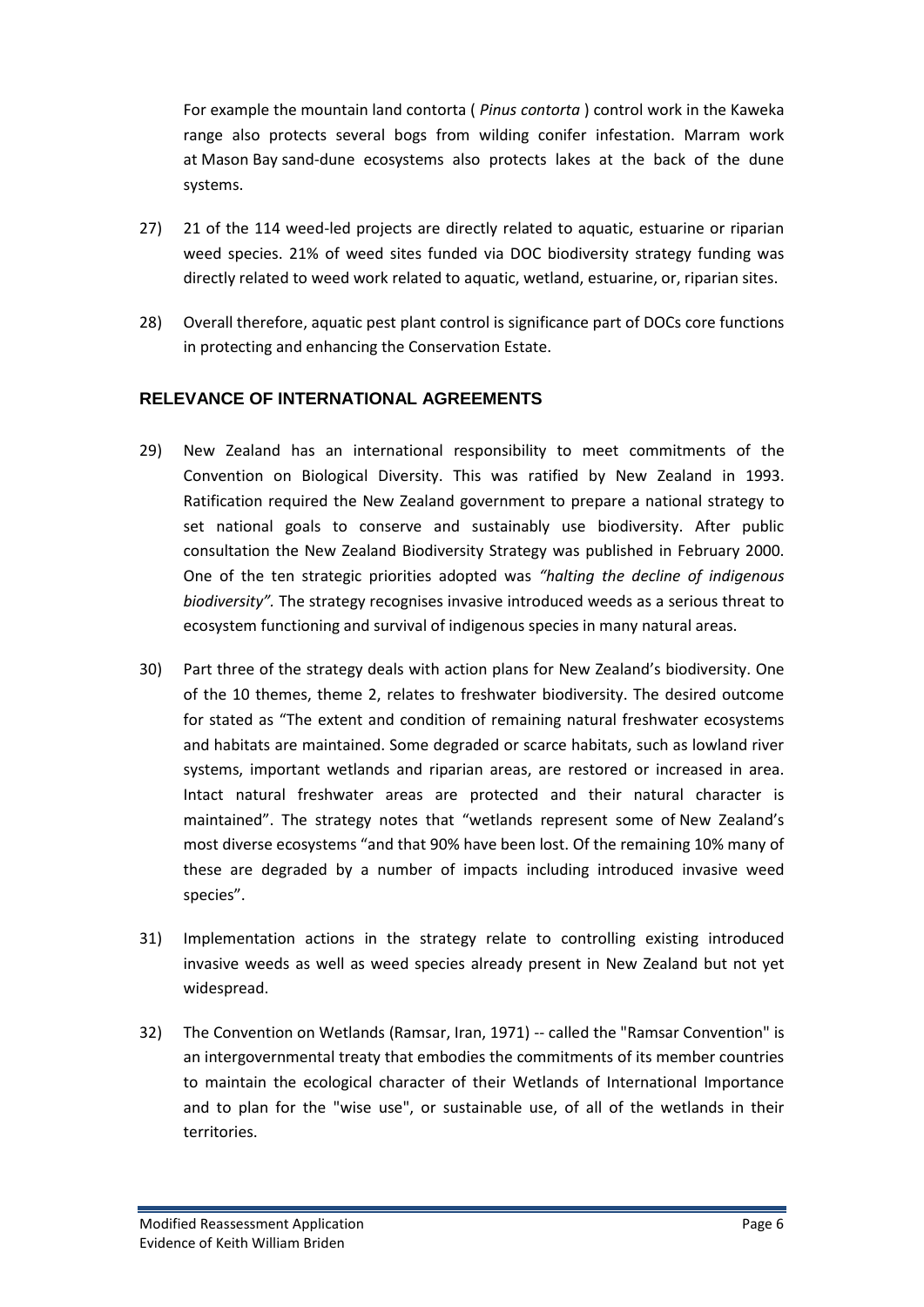- 33) The Convention on wetlands came into force for New Zealand on 13 December 1976. New Zealand presently has 6 sites designated as wetlands of international importance, with a surface area of 55,512 hectares.
- 34) New Zealand sites are:
	- Awarua Wetland
	- Farewell Spit
	- Firth of Thames
	- Kopuatai Peat Dome
	- Manawatu river mouth and estuary
	- Whangamarino
- 35) Introduced invasive weeds are controlled by the Department at all RAMSAR sites. Weeds that are not yet widespread, such as purple loosestrife, yellow flag iris, and, spartina, are controlled at locations that prevent spread to RAMSAR sites.
- 36) Given the above, the importance of the approval of this application on both a nation and international scale cannot be understated.

### **IMPACTS OF WEEDS**

37) Introduced invasive weeds are a serious threat to aquatic ecosystems and indigenous species that live in aquatic ecosystems. Weeds are an underestimated threat to conservation values. Weed problems are increasing and on average DOC has two new introduced invasive weeds to deal with every year. Existing untreated weed work continues to expand, sometimes at exponential rates. Three examples of weed species relevant to this application that are controlled by the Department of Conservation are:

### **Spartina. (***Spartina anglica, S. alterniflora and S. x townsendii***).**

- 38) S. *alterniflora* is native of eastern North America. Other species of hybrid origin are from England. *S.anglica* is the most common spartina species in NZ and is naturalised from North Auckland to Invercargill and Stewart Island. Spartina was introduced to many countries for the purpose of estuarine reclamation. It has become weedy in many countries including the western seaboard of the USA, the Mediterranean, Australia and New Zealand.
- 39) Spartina is rated in the top 100 alien invasive species worldwide. (Global Invasive Species Database, IUCN)
- 40) Legal status in New Zealand under the Biosecurity Act is: Unwanted Organism.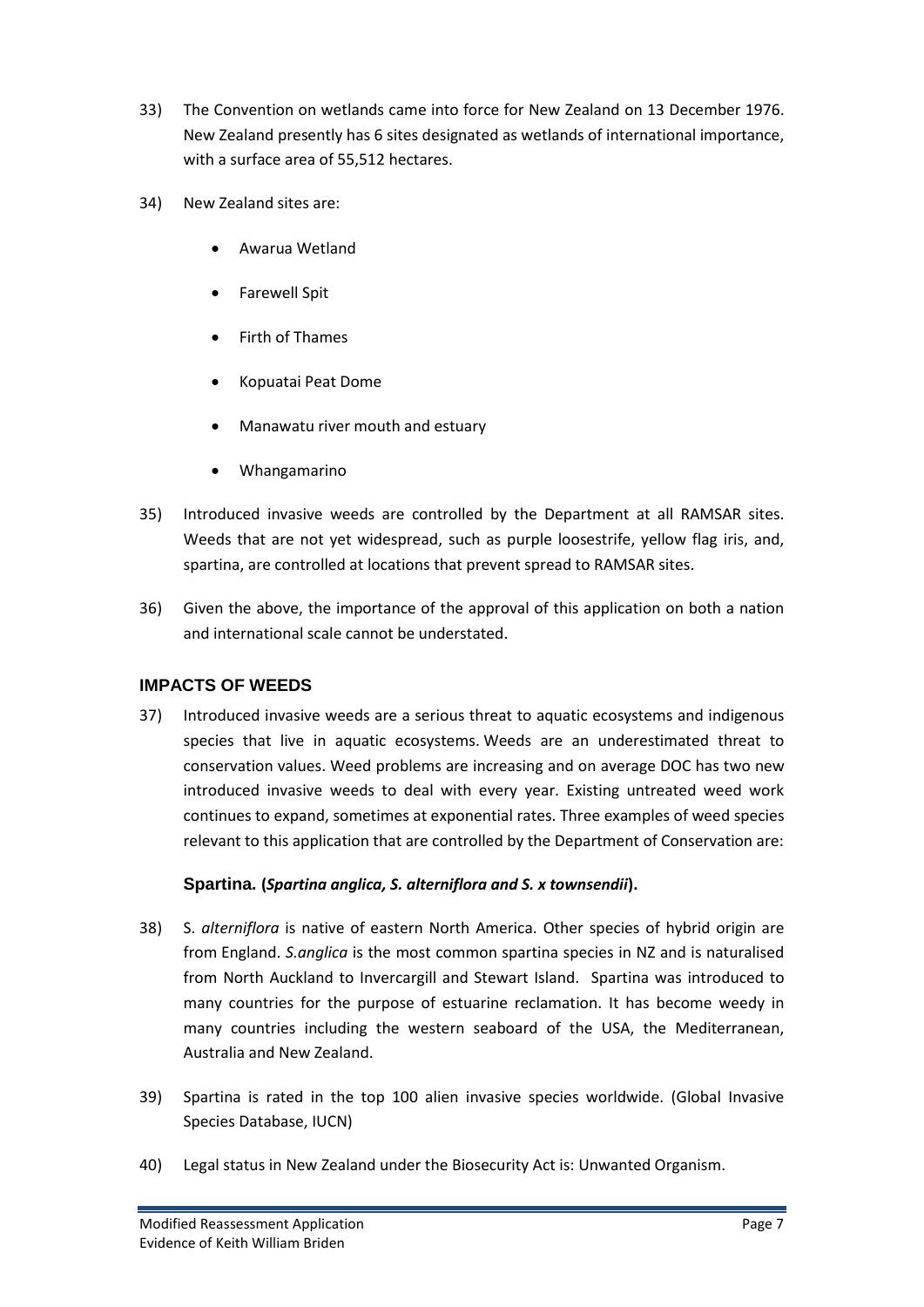- 41) In New Zealand there is no equivalent native grass species that establishes on extensive intertidal estuary zones. The result is that spartina can form dense stands completely replacing bare mud flats used by wading birds and flounders. (See images of infestation at Havelock estuary before and after herbicide control using haloxyfop).
- 42) Once spartina is established as the dominant vegetation it traps sediments, altering water courses and can eventually replace estuaries with grassland. In the Bay of Plenty farmers have fenced areas and have introduced cattle to graze the spartina. Increased sedimentation in the New River Estuary near Invercargill was cited as a contributing cause if the Invercargill flooding event that occurred in 1988. The spartina infestation was in the order of 800 hectares at that time. Spartina infestation can completely eliminate wading bird habitat, whitebait fisheries, eel habitat, and flounder habitat. It affects recreational activities such as bird watching, kayaking white baiting and floundering, and, kai moana gathering by Iwi.

Image. New River Estuary before spartina control.



Image. New River Estuary spartina control with haloxyfop.

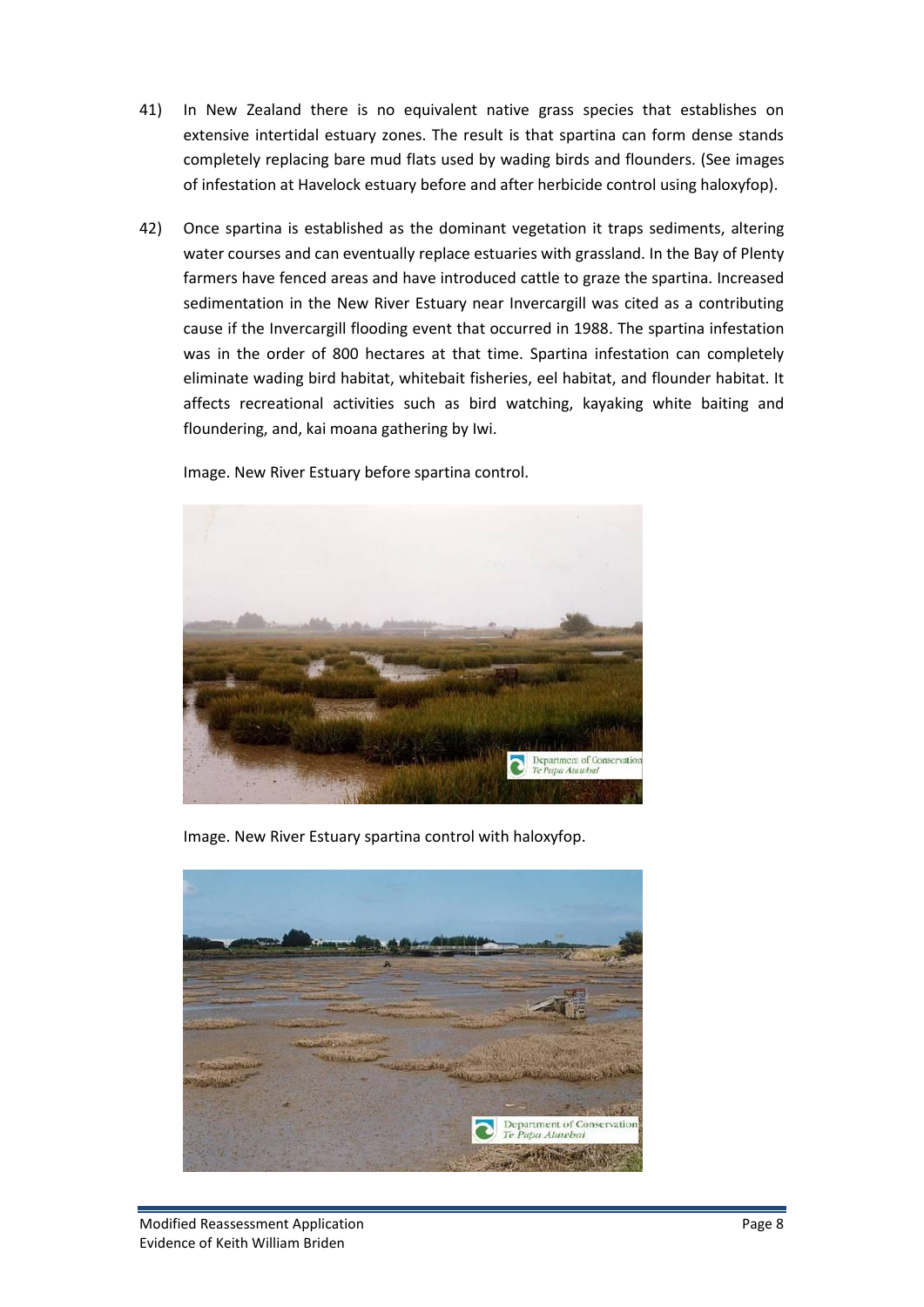#### **Purple Loosestrife (***Lythrum salicaria***)**

- 43) The native range of this species is Eurasia; throughout Great Britain, and across central and southern Europe to central Russia, Japan, Manchuria China, southeast Asia, Australia, and northern India.
- 44) Purple Loosestrife is rated in the top 100 alien invasive species worldwide. (Global Invasive Species Database, IUCN).
- 45) Legal status in New Zealand under the Biosecurity Act is: Unwanted Organism.
- 46) Where it has invaded other countries such as Canada and the USA it has become a serious environmental weed. It is one of the worst agricultural and environmental weeds in North America, invading large areas and displacing other plants. This plant rapidly invades damp ground, wetlands and shallow water. It overtops native species with dense bushy growth, is long-lived and produces millions of long lived highly viable seeds from an early age. It tolerates hot or cold conditions and low to high nutrient levels in the water, but is intolerant of salt water.
- 47) Fortunately there are very few places in New Zealand so far where purple loosestrife is growing in the wild. However, if no action is taken, this species may spread out of control. Seeds are dispersed by water, but may also be spread by wind and birds and on machinery. Because it has so many seeds, once established, purple loosestrife can quickly form a dense stand that excludes most other vegetation. A single plant can produce over a million seeds a year.





48) The Department of Conservation (DOC), Ngai Tahu, Environment Canterbury and the Christchurch City Council are working together to try to eradicate purple loosestrife from Canterbury. Purple loosestrife thrives in damp places, particularly river or lake margins, and can clog drains and irrigation ditches. It also crowds out native plants, and changes habitat for wetland birds and fish.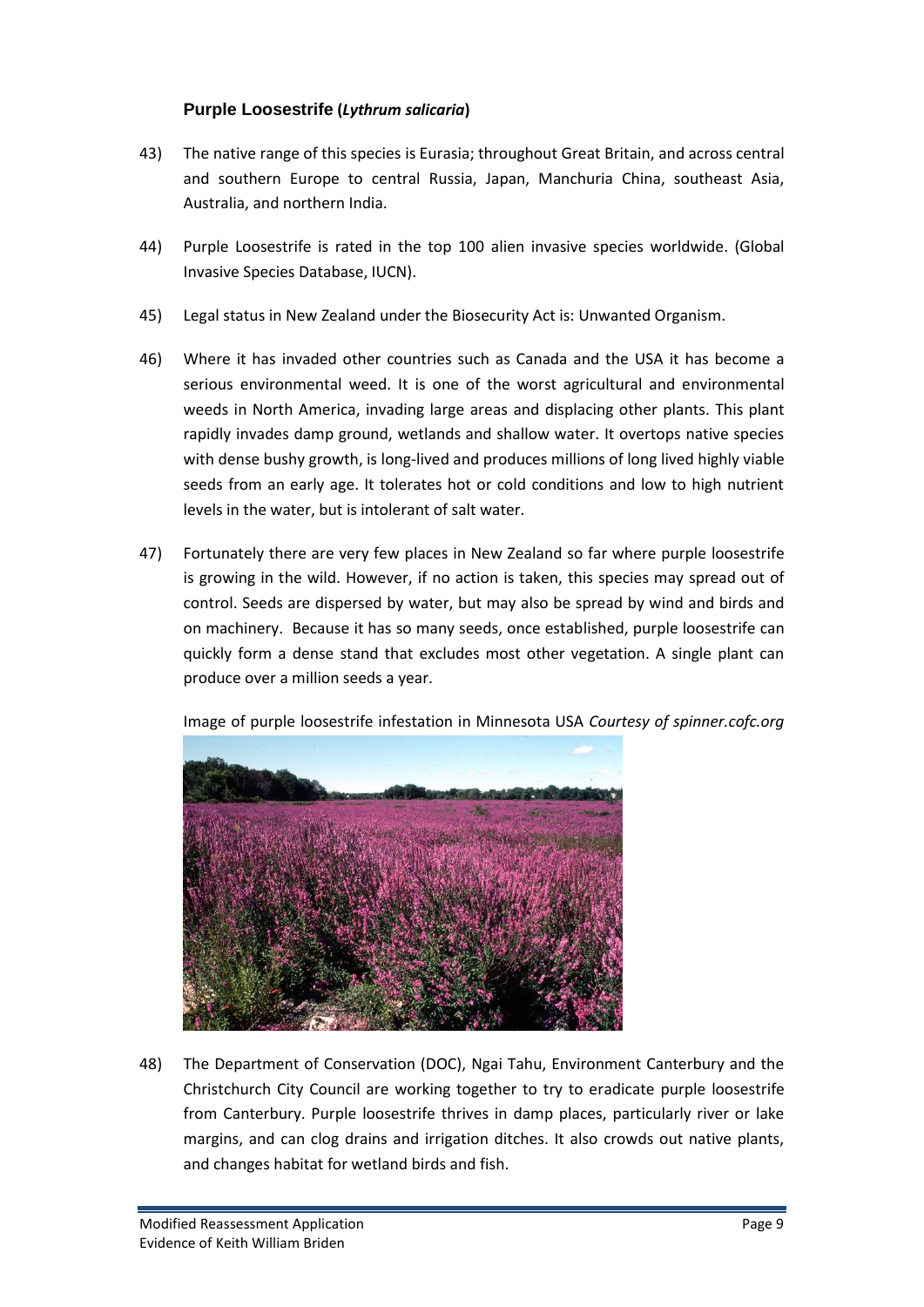### **Yellow Flag Iris. (***Iris pseudacorus***)**

- 49) This invasive weed originates from Europe, Asia, and North Africa. It was introduced to New Zealand as an ornamental plant. It can spread extensively along river margins. This is an aquatic perennial growing in leafy clumps up to 2m tall, and arising from dense rhizomes (up to 3cm in diameter). Sword-like leaves emerge in fans from a reddish base. From October to December it produces pale-yellow to golden –orange flowers (up to 12 cm in diameter), followed by seed capsules containing many seeds. Yellow flag iris is poisonous to humans and animals. Rhizomes form dense floating mats, and the plant overtops native species that grow on margins of water bodies, including estuarine areas. It can also invade flood-prone pasture.
- 50) Legal status in New Zealand under the Biosecurity Act is: Unwanted Organism.

# **DEPARTMENT OF CONSERVATION STRATEGIC APPROACH TO WEED MANAGEMENT**

- 51) DOC has developed a number of world leading procedures for ecological weed management. These procedures have been adopted by other agencies in New Zealand and by some agencies some other countries such as USA and Australia.
- 52) Weed Policy titled "Strategic Plan for Managing Invasive Weeds". This is a higher level document which sets out how DOC goes about its weed control. This document describes the weed-led and site-led approaches to weed control. Weed-led is used when a weed is new to New Zealand or a geographic region. The aim of weed-led control is to eradicate a weed or contain it from spreading to other areas. A site-led approach is used when weeds are widespread and there is insufficient funding to control all weeds at all sites. Sites are ranked for their ecological values and the most important sites are protected from weeds and other threats.
- 53) Surveillance Standard Operating Procedure. As there is a very short time to find new weed incursions and apply a weed-led approach, searching for weeds and finding them in time is essential. Surveillance procedures include searching areas where new weeds are likely to be found e.g. 1 areas surrounding boat ramps where fragments of weed may have dropped off a boat trailer e.g. 2 Searching garden shops for imported "wild flower" seeds can prevent seed from plants, such as purple loosestrife, from being planted in gardens or scattered to the wild by the public.
- 54) The Weed-led approach is used to prevent aquatic weed establishment, eradicate new weed incursions at an early stage, or, contain an aquatic weed from spreading to new waterways. It is very difficult to eradicate aquatic weeds once they have established in aquatic ecosystems. Public awareness is used to raise awareness that many aquatic weeds are transferred by human activity including boat trailers, eel nets, diggers, and, people releasing unwanted goldfish along with weed fragments. Many of our aquatic weeds can infest a new waterway from a single fragment. If aquatic weeds do enter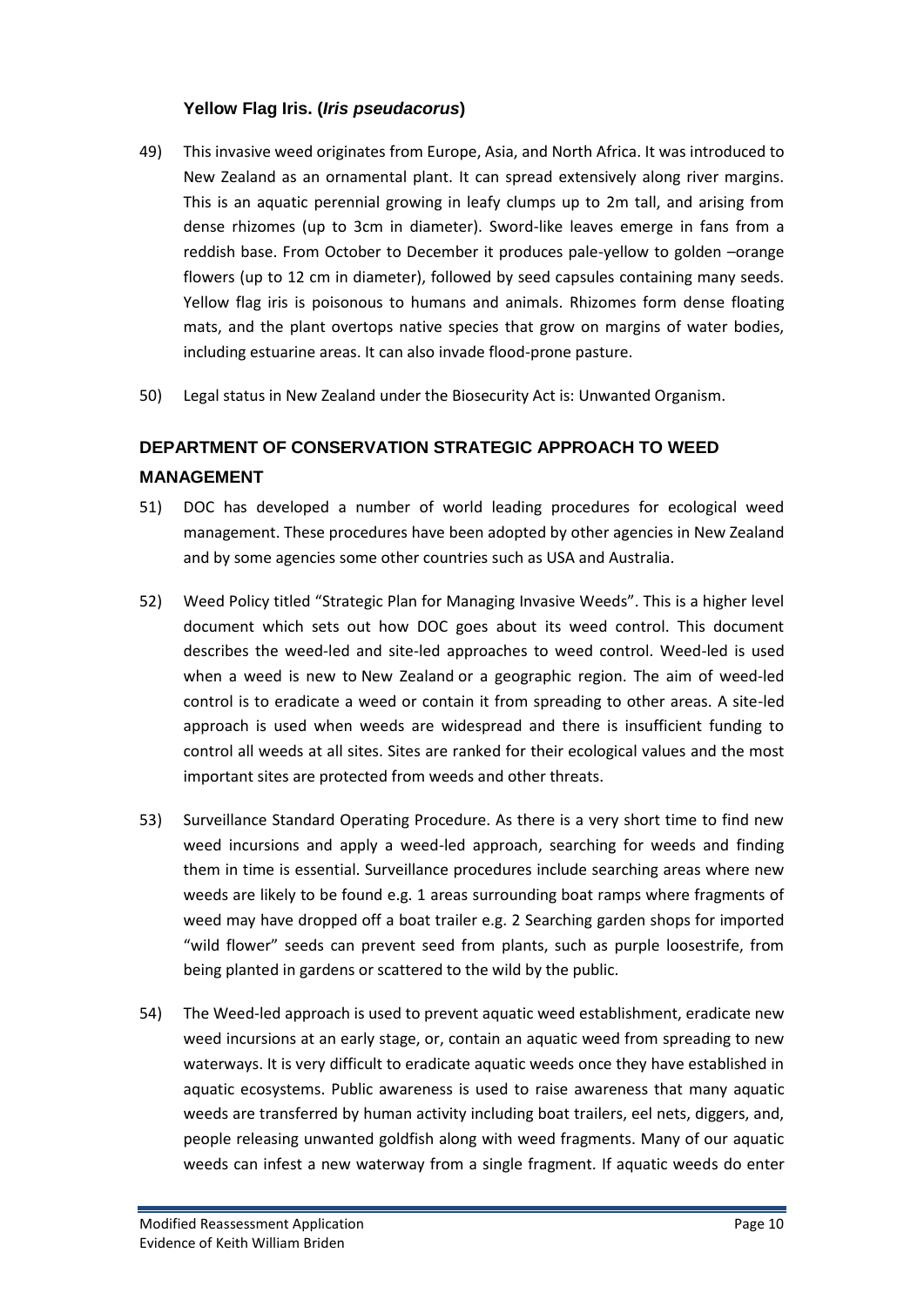new water bodies or riparian areas there is a very short period of time to eradicate or contain a weed infestation. An effective control method is essential. In most cases an effective herbicide is required for immediate use. Methods that can be used for widespread aquatic weeds such as mechanical control and digging are not often suitable for an eradication attempt as the risk of creating fragments only exacerbates the spread of the weed. A translocating herbicide is able to penetrate all parts of the plant and ensuring 100% kill. For an eradication attempt 100% of all plants must be killed. A recent successful eradication was carried out on hornwort from two localised infestations in the South Island. There are now no known infestations of hornwort in the South Island. Without an effective herbicide, in this case endothall proved effective, this serious aquatic weed would have established and spread throughout many South Island waterways. A small quantity of an effective herbicide used early to eradicate a new weed can eliminate the need to use large quantities of herbicide later to manage the ongoing impacts of widespread weeds.

- 55) A site –led approach is used when weeds are widespread and funding is limited. Control of many aquatic and riparian weeds can only be effectively or practically controlled by the use of an effective herbicide. Manual and mechanical methods can be expensive with weeds recovering quickly. New weed infestations can be caused by movement of weed fragments. Disturbance can promote reproduction. Apart from being ineffective, manual weeding can damage sensitive sites and be an order of magnitude more expensive compared to effective herbicide use. If more expensive manual weeding is carried out the Department's operational funding runs out earlier and fewer sites can be treated. This means more weeds in more places. In reality if control costs become too high weed funding is directed to ecosystems where weed control is more cost effective such as terrestrial ecosystems. This is to the detriment of aquatic and riparian ecosystems.
- 56) Monitoring Weed Work Standard Operating Procedure. Pest plants behave differently in different parts of New Zealand. This may be due to climatic or other environmental factors. This can result in some herbicides not being as effective at some sites. To counter this a range of herbicide tools is required. Herbicide effectiveness can be monitored to provide a % kill using a particular herbicide. The Department of Conservation also has a standard operating procedure for conducting herbicide trials to provide statistical results and compare a range of herbicides or herbicide rates.
- 57) Often the most cost effective weed control giving the best outcomes is a knock down phase followed by a maintenance phase. A good example of this approach is spartina control in the South Island using the herbicide haloxyfop. In both the Havelock estuary and estuaries around Invercargill aerial and ground spraying of dense infestations resulted in initial kills of 95% to 99% control. See images of the Havelock estuary and New River Estuary at Invercargill Less than 1% of the herbicide used in the knockdown phase is now required for maintenance. The 50ha patch of spartina at Havelock estuary was the final remaining large infestation of spartina in the South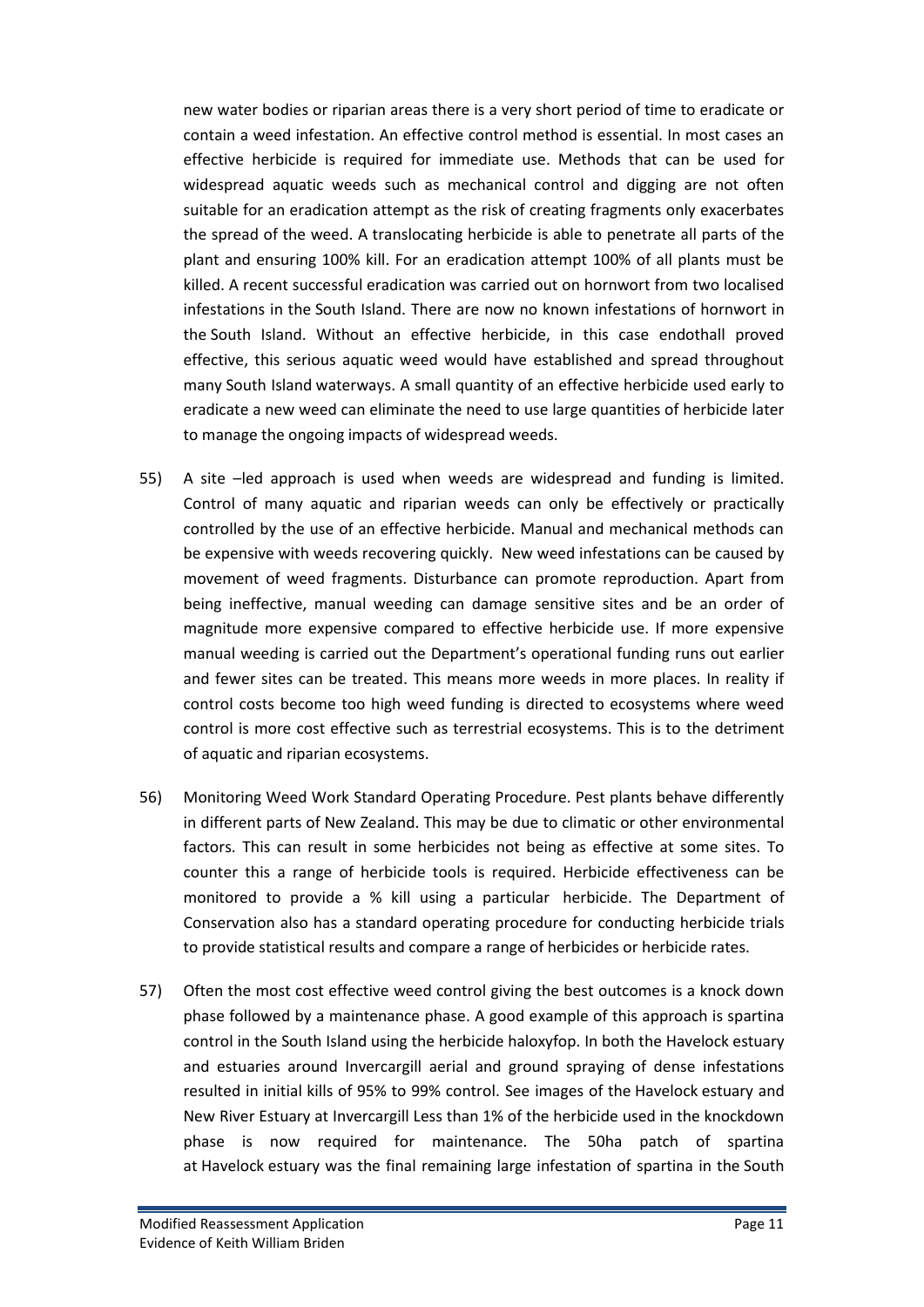Island. In the two years it took to knockdown spartina in Havelock estuary 2003-2005 it required 498 litres of gallant herbicide per year. In the 2011/12 year it only required 390 mls of gallant to further reduce the remaining spartina that was missed or had recovered following the initial spraying.

- 58) A proposal is currently being developed to totally eradicate spartina from the whole of the South Island. Spartina infestations are now single plants, small patches around 2 square metres, and a few larger patches around 25 square metres. In order to achieve eradication the herbicide haloxyfop must be available to control remaining patches. The alternative herbicide approved for use is Glyphosate. This herbicide does kill spartina but does not give consistent kills required to completely eradicate this weed. Eradicating this weed has the benefit of no longer needing to apply herbicide on an ongoing and often annual basis. This will be a benefit to marine farmers and eel fishers concerned with the ongoing use of this herbicide.
- 59) Parrots feather ( *Myriophyllum aquaticum* ) has established in the South Island in North Westland, Marlborough, Christchurch, and Southland. This weed invades drainage ditches and is spread by diggers and eel nets. The most effective herbicide from trials on the West Coast was found to be Garlon 360 (Triclopyr triethylamine). Environment Southland has also found Garlon 360 to an effective herbicide and that eradication is possible if this herbicide can be used over water.

#### **IMPACTS OF AQUATIC AND RIPARIAN WEEDS.**

- 60) Aquatic and riparian weeds negatively impact on native ecosystems. Native plants and animals are displaced. Estuary weeds such as spartina can completely transform estuary habitat into farmland grazed by cattle. Cattle have an additional impact by adding nutrient to surrounding wetlands. As stated earlier DOC's main role is to protect native biodiversity. The other main role is to promote public use and allow tourism. Weeds impact recreation and tourism by preventing access, causing unsightly rotting weed masses, reduction in bird watching activity, restrictions on boat access, loss of fishing opportunities, swimming, and, some weeds are known to increase the risk of drowning by entanglement. Increasingly, DOC is recognised as supplying ecosystem services to communities and Iwi. These include intact and unique landscapes and ecosystems to attract tourists, weed free waterways that do not impede irrigation or power generation, removal of weeds from riparian sites that invade valuable pasture land, and, habitat for juvenile fish such as flounders and eels. In order to discharge its functions DOC must carry out a level of weed control. This often requires the use of effective herbicides.
- 61) Aquatic and riparian weeds have direct impacts on trout habitat as well as making angler access difficult. Anglers are also a pathway for weed spread. This can be from contaminated fishing equipment or the transfer of weed seeds between popular fishing spots on 4wd vehicles. Didymo *(Didymosphenia geminata*) spread throughout the South Island is a recent example. The spread of false tamarisk ( *Myricaria*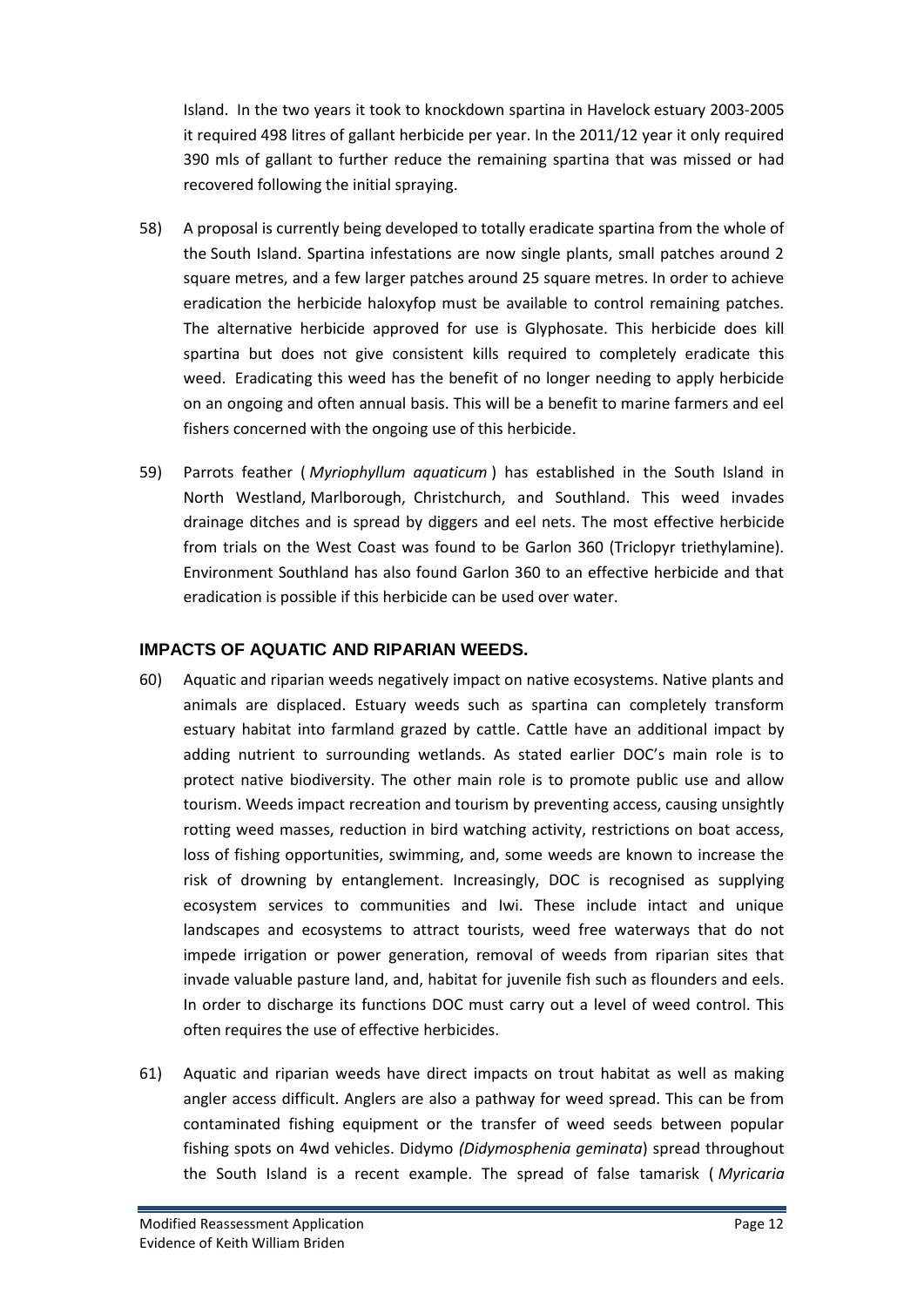*germanica* ) in Canterbury braided riverbeds was almost certainly linked to salmon fishing and 4wd access to popular salmon holes.

### **ALTERNATIVE METHODS**

- 62) Hand weeding or mechanical weed removal can be used for small patches of weeds before they become widespread but extreme care must be taken to remove all weed fragments. Such an approach has recently been used to attempt eradication of *Largarosiphon major* from Lake Waikaremoana using scuba divers. Where aquatic weeds have completely invaded a waterway or navigation channel, mechanical cutting is an alternative control method. Weeds generally recover within a few months. Care must be taken to prevent weed fragments being removed from weed cutters to new waterways.
- 63) Black plastic can be used to smother aquatic weeds. This can be done at lake sites. It can be used for a small localised infestation e.g. near a boat launching ramp where an aquatic weed has recently established. Plastic needs usually needs to be installed by divers, and requires weighing down or pegging, and small holes to allow gases to escape. Regular maintenance checks are necessary.
- 64) Containment procedures for aquatic weeds of limited distribution can mean banning of activities such as recreational boating and commercial eel fishing. This has been used as a management approach in Hawke's Bay Lakes containing Hydrilla ( *Hydrilla verticillata* )
- 65) Biological control. This method is often promoted by those opposed to herbicide use. Biological control can have spectacular impacts on some weeds. More often biocontrol agents either do not establish or do not give a required level of control. Delaying control with herbicides while waiting for biocontrol agents to work can be a flawed strategy. Weeds spread out of control and when it becomes apparent that biocontrol has failed, weed infestations are widespread and then require large mechanical and/or herbicide control. Biological control only works for weed that are generally widespread. This method is not applicable to the weed-led approach as there are too few weeds to establish biocontrol agents. Biocontrol agents tend to give a level of control rather than eradicate a weed species.
- 66) Volunteer efforts of Community and Iwi. DOC promotes communities and Iwi to become more involved in restoration of local ecosystems and carry out weed control. DOC has established a successful weed awareness and education programme called Weedbusters. Many volunteer groups that have experienced first hand the difficulties of manual weed work now appreciate the benefits of herbicide use. Some volunteers still prefer manual methods and choose less effective methods to achieve gains over smaller areas. Although many weedbusters would prefer not to use herbicides they do so because they appreciate that this is often the only practical and effective method for many weed species.